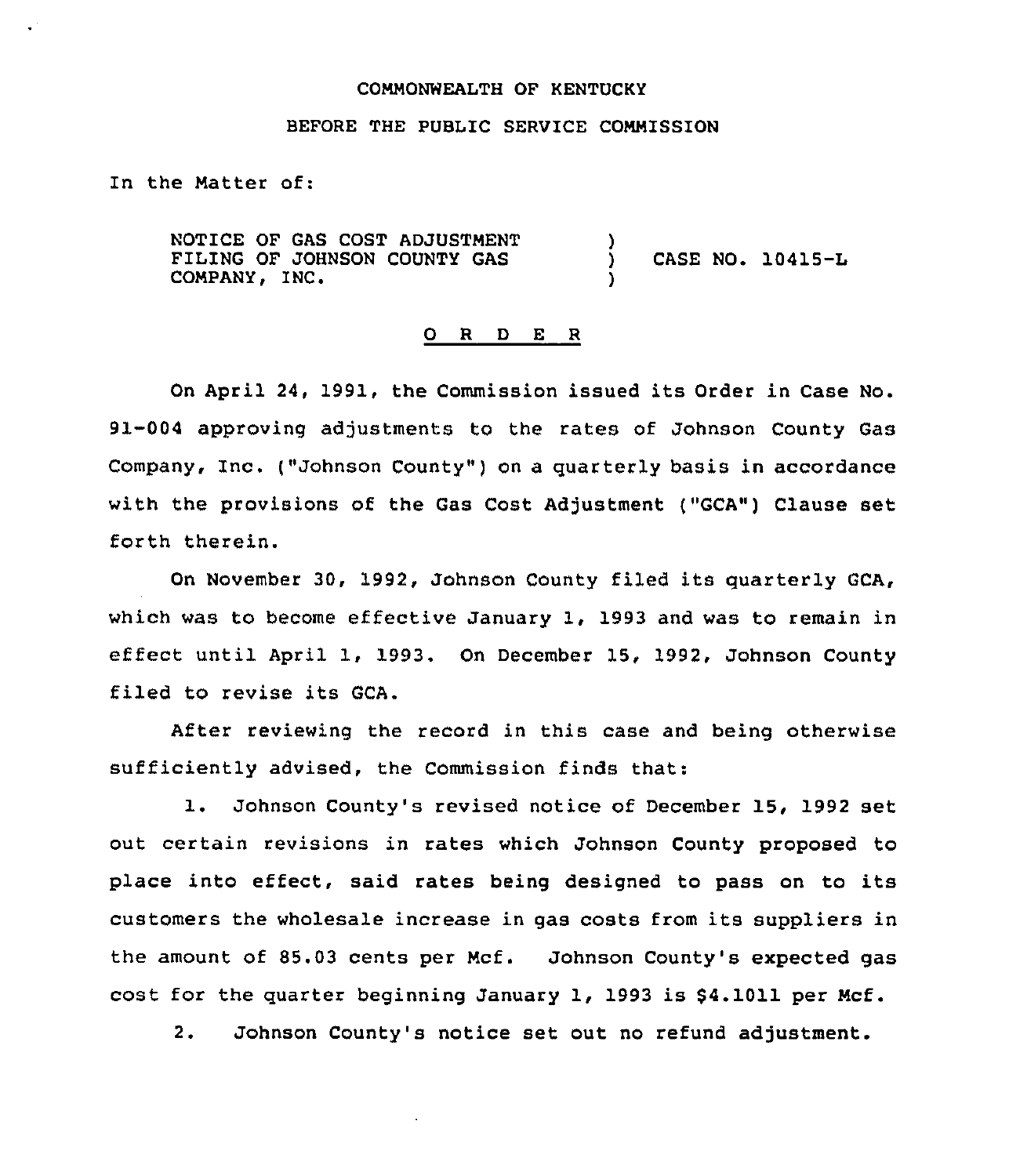3. Johnson County proposed an actual adjustment ("AA") in the amount of 9.9 cents per Mcf to compensate for under-recovery of gas cost through the operation of its gas cost recovery procedure during the months of July, August, and September 1992. Johnson County's total AA of <sup>3</sup> cents per Mcf is designed to correct the current over-recovery as well as under- and over-recoveries from previous quarters.

من

4. Johnson County's notice set out no balance adjustment. This adjustment will be available to Johnson County for the calendar quarter beginning April 1, 1993.

5. The combined effect of the above adjustments is Johnson County's gas cost recovery rate ("GCR") in the amount of  $$4.1311$ per Mcf, which is an increase of \$1.0351 per Mcf from its last approved rates.

6. Johnson County's notice of December 15, 1992 requested waiver of the 30-day notice requirement. Pursuant to KRS 278.180, Johnson County's request for waiver should be granted.

7. Johnson County's adjustment in rates, set out in the Appendix to this Order, pursuant to the GCA provisions approved by the Commission in its Order in Case No. 91-004 dated April 24, 1991, is fair, just, and reasonable, in the public interest, and should be effective with service rendered on and after the date of this Order.

 $-2-$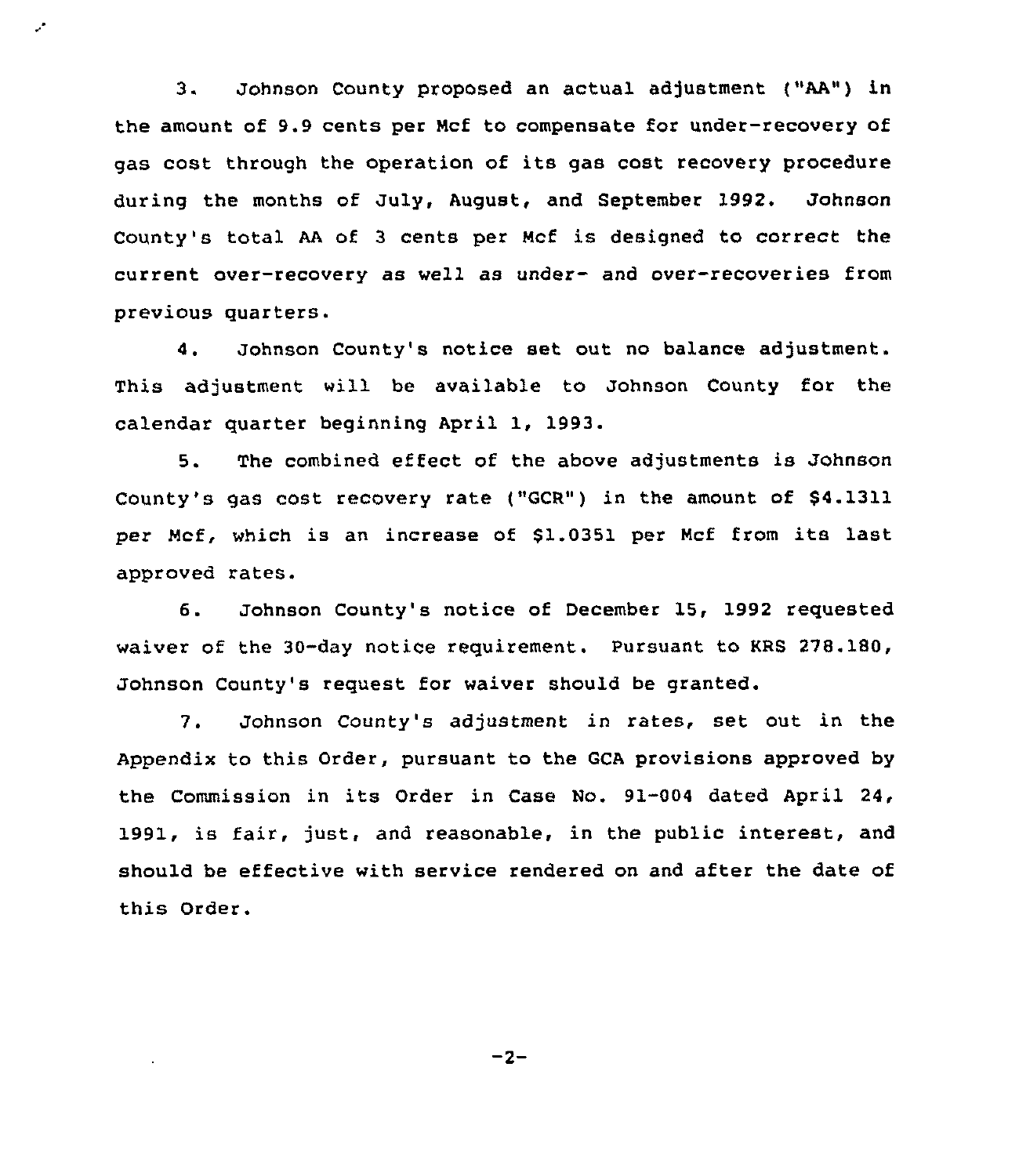IT IS THEREFORE ORDERED that:

1. The rates in the Appendix, attached hereto and incorporated herein, are fair, just, and reasonable, and are approved effective with service rendered on and after the date of this Order.

2. Within 30 days of the date of this Order, Johnson County shall file with this Commission is revised tariffs settinq out the rates authorized herein.

Done at Frankfort, Kentucky, this 13th day of January, 1993.

PUBLIC SERVICE COMMISSION

rman

Vice Chairman

ATTEST:

Executive Director